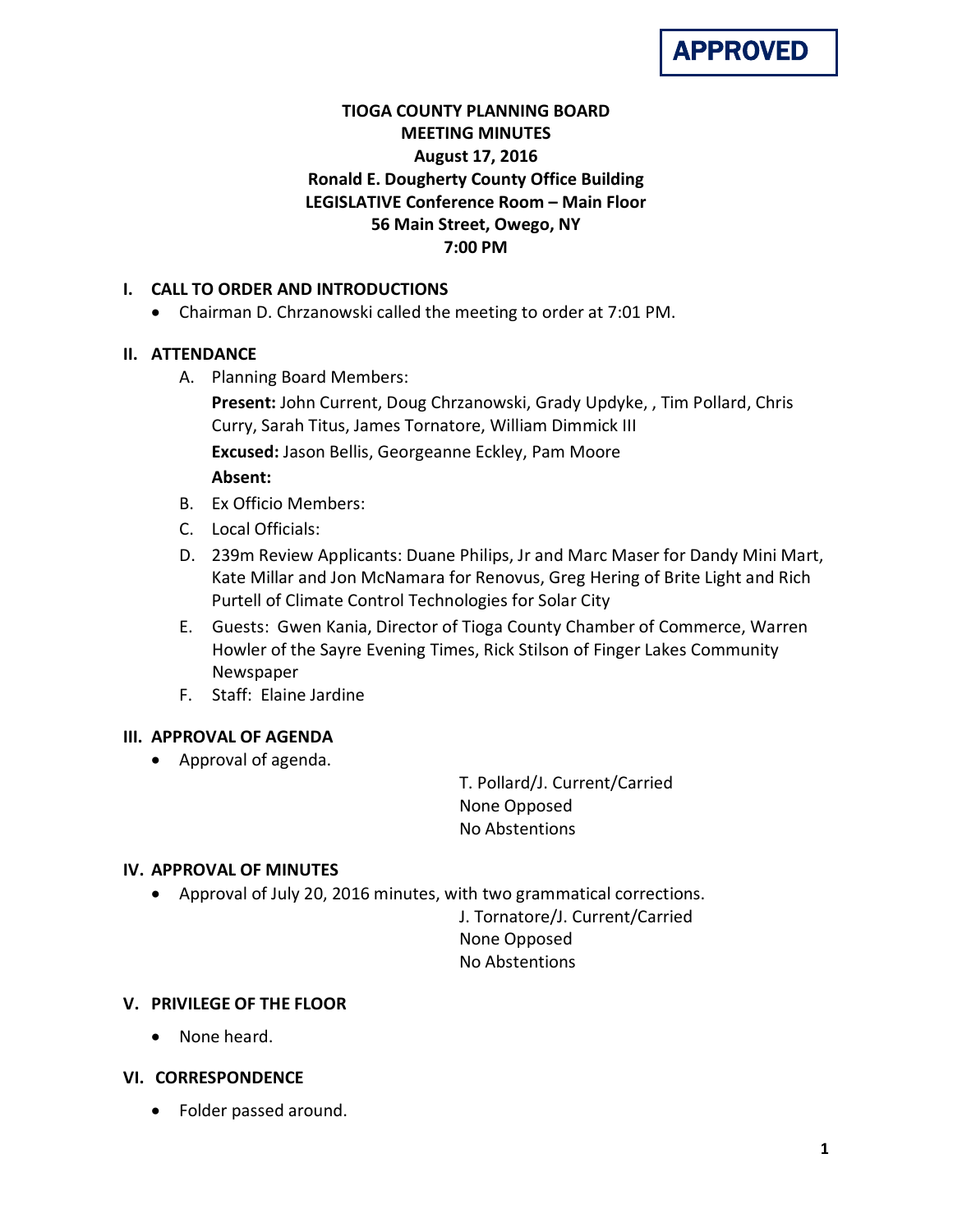

#### **VII. NEW BUSINESS**

**A. 239 Reviews**

#### **1. County Case 2016-019: Town of Tioga, Site Plan Review, Solar City**

The applicant is proposing to construct and operate via lease agreement, the Baldwin Solar Project, a 2.8MW solar photovoltaic system that is ground-mounted, and consists of 2,280 individual panels, on approximately 13 acres situated in the southern portion of the owner's 76-acre property. Project construction will disturb 12 acres and is expected to take 3 and a half months starting in early September after local approvals are obtained. There will be a fifty-foot gravel access road with a paved driveway, and a perimeter safety fence with two gates for vehicular access. There will be no signage or outdoor lighting.

Electric power generation from the solar panels will be connected to the utility grid by two transformers. Electricity generated will go straight back to the grid wholesale for Time Warner Cable.

Applicant states that NYS DEC has required a SWPPP for Erosion and Sediment Control during construction only. No permanent stormwater control practices are required.

The applicant has conducted a thorough site due diligence of environmental, natural and cultural resources investigations. The project is not located within the floodplain and avoids impacts state and federal wetlands plus their buffer areas. Additionally, the applicant has conducted consultations with pertinent agencies and received written concurrence of "no impact" from U. S. Fish and Wildlife for threatened and endangered species, and NYS SHPO regarding archeological resources.

See the attached materials for further details.

Staff recommends approval of the site plan review with the condition of review and approval of NYS DOT Region 9 Site Plan Review Committee.

**Q. E. Jardine** – What is the business relationship between Bright Lite, Solar City and Time Warner Cable? **A. G. Hering** – Bright Lite was sold to Solar City, who is the developer. Solar City is selling power credits to Time Warner Cable.

**Q. T. Pollard** – Will there be any outdoor lighting? **A. G. Hering** – No, however if security does become an issue, there will be a downward-directed light pole installed at the inverter. **Q. J. Tornatore** – Does the mineral oil in the transformers leak? **A. G. Hering** – No, the requirement is for the oil to be fully contained in the transformer. There can be no secondary containment. **Q. T. Pollard** – What is the expected chance for the need of emergency services? **A. G. Hering** – There solar panels and transformers (1 MW a piece) are far less dangerous than an electric substation. There are also obvious shut-offs in the event of an emergency.

#### **Motion to recommend approval of the Site Plan Review:**

**J. Tornatore/S. Titus/Carried Yes 7 No 0 Abstention 1 (D. Chrzaowski)**

**2. County Case 2016-020: Town of Tioga, Comprehensive Plan Update**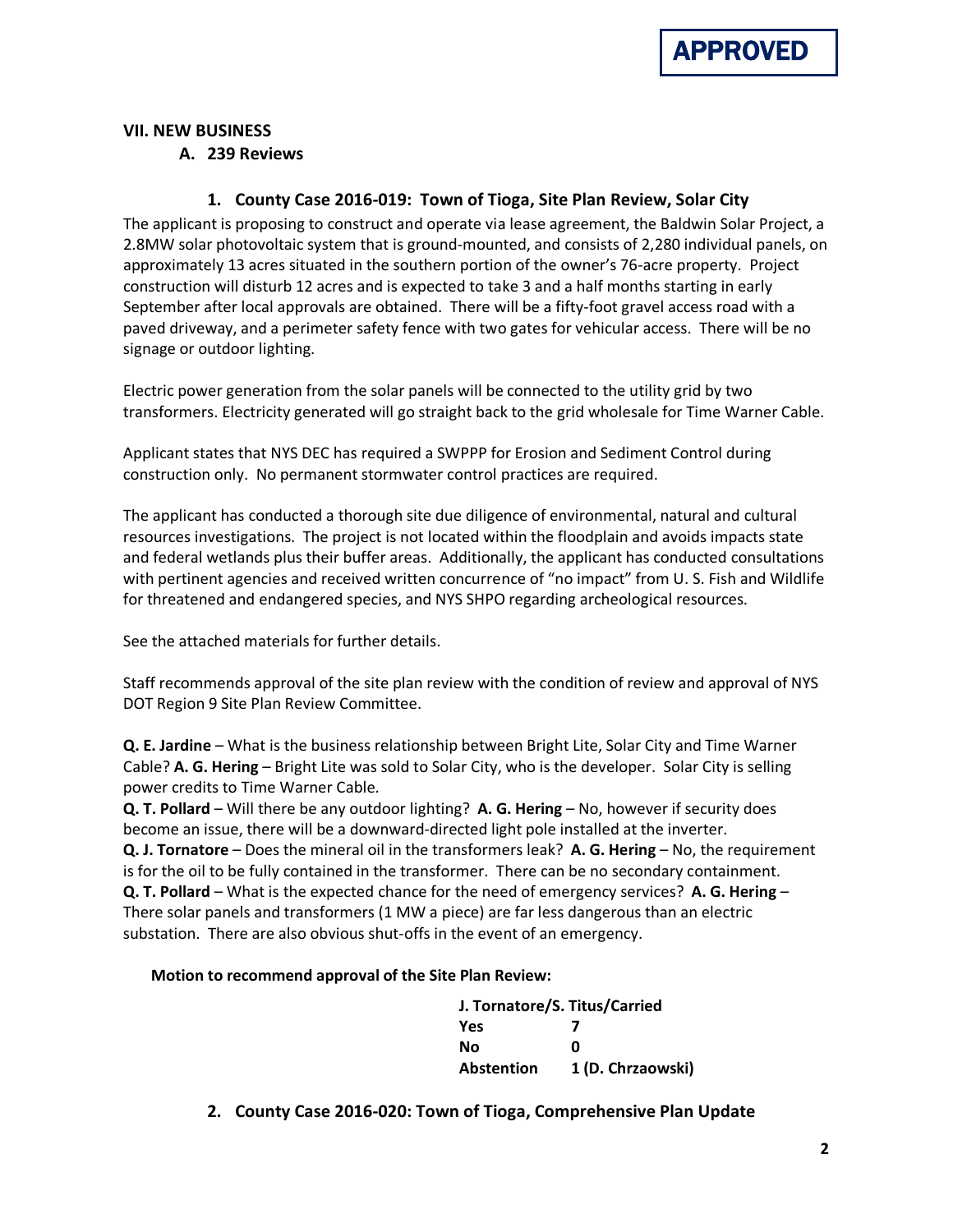The Tioga Town Board and Planning Board have worked together to update their comprehensive plan this year. They have invited the public to their work session meetings and held a public hearing during development to solicit public input.

The document is simple but contains all topics that are important to the Town of Tioga. Some typos need to be addressed. The only substantive change needed is to add a sentence on complying with the Town of Tioga's Flood Damage Prevention regulations when development is proposed in the floodplain as a measure of hazard mitigation plan implementation required by FEMA. So there should be a recommendation added under the Land Use section's Recommendation as follows (or similarly worded) – "If development must occur within the floodplain, all new construction must comply with the Town of Tioga's Flood Damage Prevention law of 2012".

Staff recommends approval of the comprehensive plan with the condition that the sentence regarding new development complying with the Town of Tioga's Flood Damage Prevention regulation be added under the Recommendations in the Land Use section.

#### **Motion to recommend approval of the comprehensive plan update with the condition noted:**

|                   | T. Pollard/W. Dimmick, III/Carried |  |
|-------------------|------------------------------------|--|
| Yes               | 8                                  |  |
| No                | n                                  |  |
| <b>Abstention</b> | n                                  |  |

# **3. County Case 2016-021: Village of Waverly, Rezoning and PUD Site Plan Review/Special Use Permit, Dandy Mini Mart**

The Village of Waverly Board of Trustees is requesting rezoning of tax parcels 166.16 – 3- 25.20 and 25.10 in their entirety (see GIS map) from Residential to Planned Unit Development based on a request from the applicant. Once the rezoning is acted on later this month, Dandy Mini Mart is requesting a Planned Unit Development (PUD) Site Plan Review and Special Use Permit to construct and operate a Dandy Mini Mart gasoline station and convenience store on their new property that will be 2.16 acres. None of the four properties in question are in the floodplain. The existing uses consisting of an abandoned house and repair garage will be demolished before new construction begins. Construction will take 3 months. The applicant has developed a SWPPP for stormwater control and has submitted it to NYS DEC.

The convenience store will be 5,400 square feet. The one proposed gasoline fueling canopy, which will be located on the Chemung Street or northern portion of the property, will be 18 feet tall and have 6 double-sided pumps, totaling twelve fueling stations. Hours of operation are 24 hours, 7 days a week. The convenience store will employ a total of 24 people, with no more than five employees on site at any given time. There will be two LED signs, one large twin pole, 27.5-foot high sign at Chemung Street entrance and a smaller twin pole or simple monument on the Ithaca Street side. All site lighting will be energy-efficient LED and designed to obtain nearly zero spillage onto adjoining properties.

There will be 37 parking spaces provided. The applicant's engineer estimates generation of 200 traffic trips in peak weekday AM hours (8:00 – 9:00 AM), and 162 traffic trips in peak weekday PM hours (4:00 - 5:00 PM). Also 124 trips generated on peak Saturday hours (11:30 AM – 12:20 PM). Additionally, up to five delivery trucks per day are expected.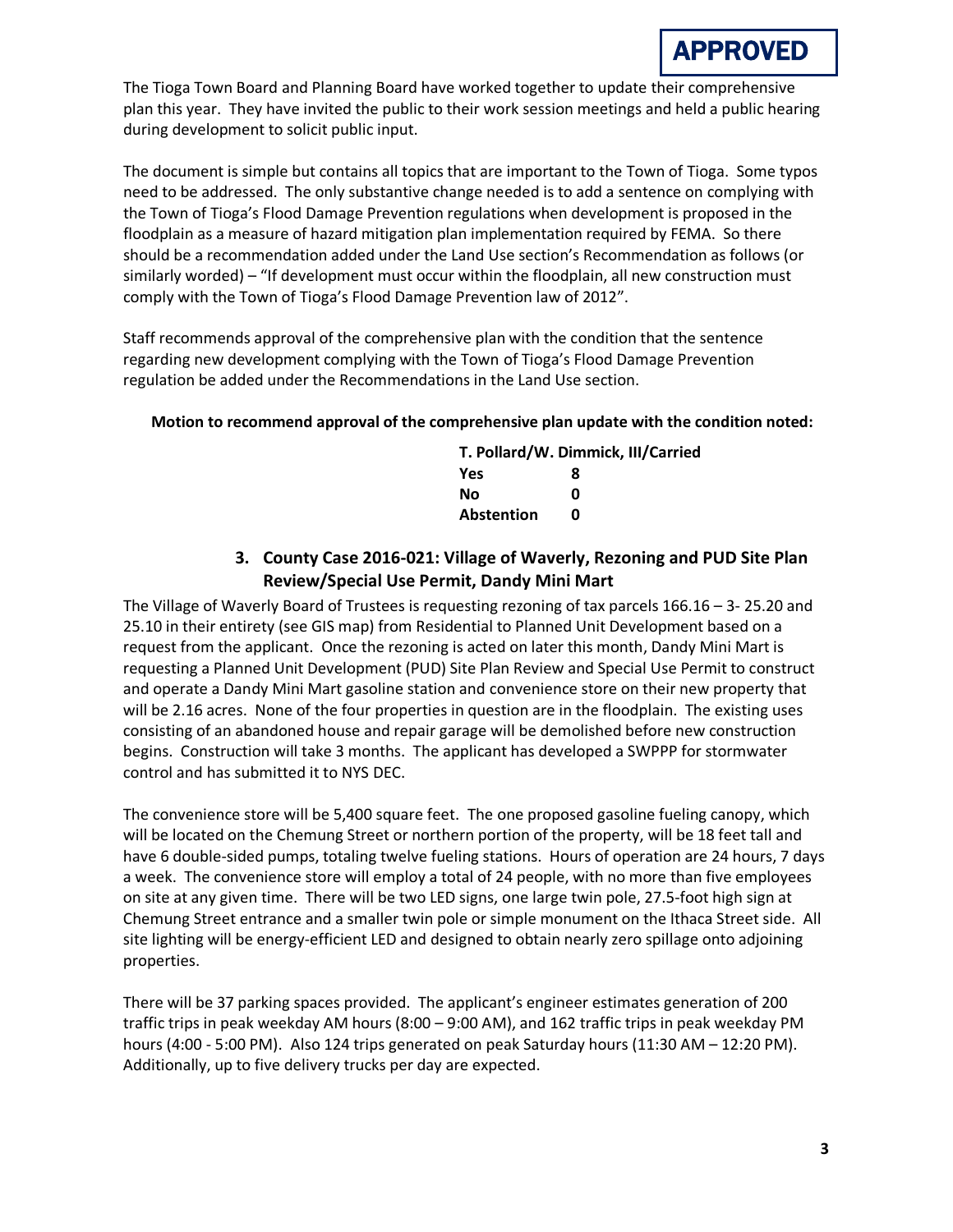See attached project narrative for details. The neighborhood contains a mix of residential and commercial uses nearby.

Staff recommends approval of the rezoning and PUD site plan review/special use permit with the conditions that NYS DOT Region 9 Site Plan Review Committee reviews and approves, the Village of Waverly, DOT and Dandy Mini Mart work out a safe setback for the Chemung Street sign, and that a NY SHPO consultation is done for a possible archeological investigation.

M. Maser clarified that the SWPPP is actually in development, and that SHPO consultation is required for that process.

**Q. J. Tornatore** – How will you control glare from parking lot lights? **A. D. Philips** – All the lighting at this facility will be LED and shielded internally. **J. Tornatore** – How will you account for the difference in the 50 parking spaces required by village code vs. the 37 you show on the site plan? **A. E Jardine** – Since this is in a PUD zoning district, any of these supplemental regulations are flexible and therefore can varied base on each specific situation.

**Q. D. Chrzanowski** – I believe Ithaca Street is a local street and doesn't allow trucks, will you comply with that? **A. M. Maser** – Yes, the driveway at that end is much narrower, at 24 feet, so that will limit the size of vehicle that can enter from Ithaca Street. **D. Philips** commented that they are also working out a solution for the Chemung Street truck route problem with Village of Waverly officials. **Q. D. Chrzanowski** – Will diesel trucks be fueling at this station? **A. D. Philips** – Only smaller trucks will be able to logistically access the diesel fueling location on this site. No tractor trailers.

**Q. C. Curry** – Will the Ithaca Street sign have the LED digital display? **A. M. Maser** – No, it will be just the monument shown in the materials packet.

**Q. D. Chrzaowski** – How much higher is the proposed Chemung Street sign compared to the village's sign regulations for height in this district? **A. E. Jardine** – I believe 25 feet, so this proposed sign is not much higher. Again, this restriction is flexible in the PUD zoning district.

## **Motion to recommend approval of the rezoning and the PUD SPR/SUP with condition noted:**

|            | W. Dimmick, III/S. Titus/Carried |
|------------|----------------------------------|
| <b>Yes</b> | x                                |
| No         | n                                |
| Abstention | n                                |

## **4. County Case 2016-022: Town of Candor, Site Plan Review, Renovus Solar**

The applicant is proposing to construct and operate a 6MW solar photovoltaic system consisting of 22,440 solar modules, which will stand no higher than 10 feet. The proposed solar project will lease and use 35.1 acres of the 164.16 acre property. The solar arrays will be surrounded by a 6-foot tall fence. There will be no on-site lighting. Construction will take up to five months, with most disruption (pile driving and trenching) occurring in the first four weeks. The remainder of the construction timeline entails assemblage and commissioning.

Electric power generation from the solar panels will be connected to the utility grid by a transformer installed by NYSEG. Participating Candor residents will benefit by a 10% reduction of their current electricity rate.

The applicant has verified that the northern section of project, Array C, is situated very close to the floodplain, but is not within it.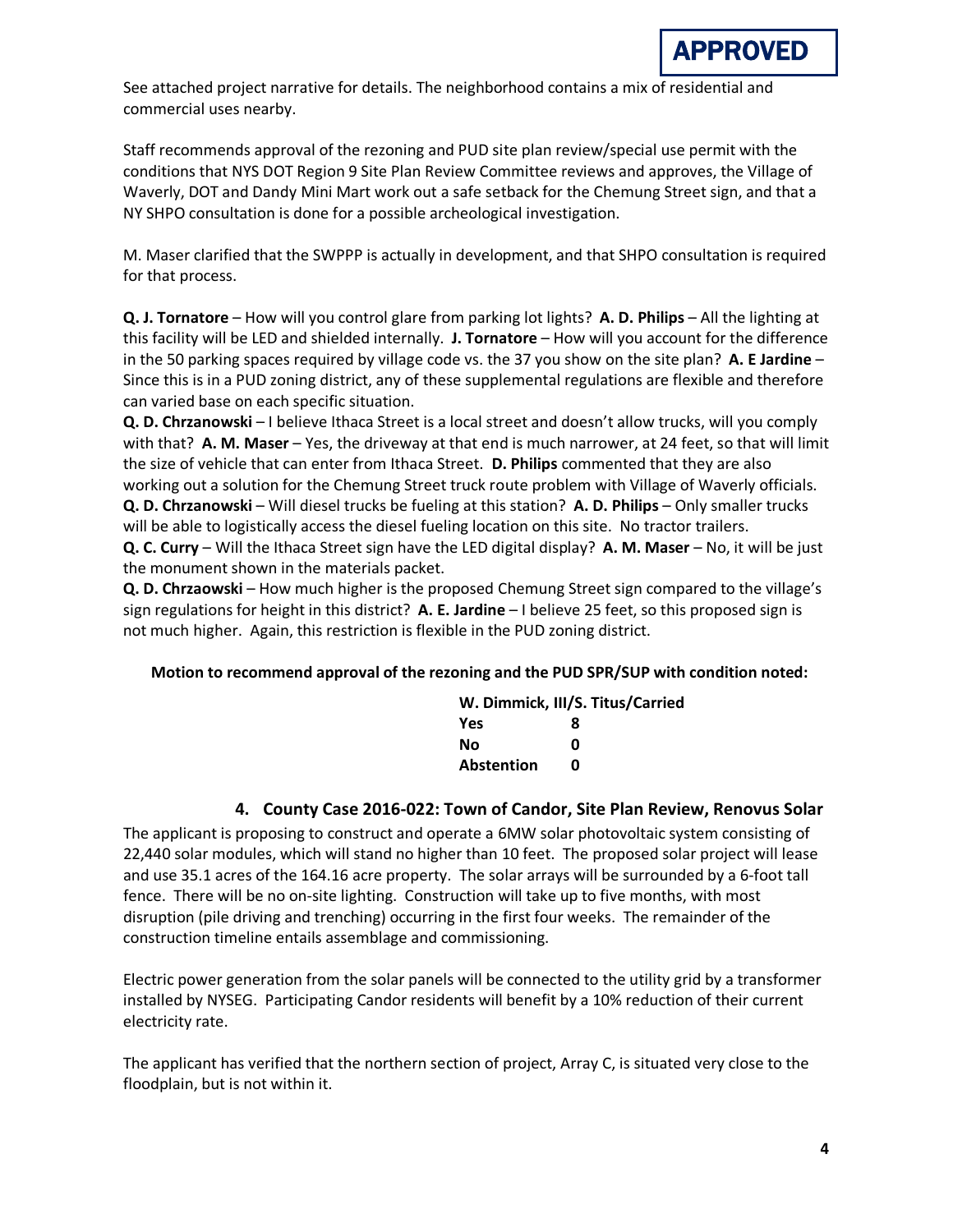Please see the attached Description, Operation and Maintenance Plan, and Decommissioning Plan for more details.

This solar PV power generation project will provide benefit to the community by generating energy in a clean manner. It will be buffered by vegetation, topography and distance from the road so it won't be visible from the road or from adjoining properties.

This solar PV power generation project will provide a direct benefit to the community by discounting electric rates for up to 600 local participating residents. It is an emerging utility technology that Candor has envisioned benefiting from if the opportunity materialized.

Staff recommends approval of the site plan review with the conditions that the applicant complies with the Ag Data Statement Process, conducts due diligence consultations with the stated various agencies, and submits the proposal to the NYS DOT Region 9 Site Plan Review Committee for approval.

**Q. S. Titus** – What happens to the solar arrays if they get wet from flooding since the floodplain is so close? **A. J. McNamara** – The arrays are also exposed to rain for their 24 year life, so they will not be impacted when getting wet. The transformer will need replacement if it gets flooded. **Q. D. Chrzanowski** – Where will the access road be located? **A. J. McNamara** – It will either be where the existing farm road is on the western side of the site, or will be located more centrally where the current easement is. J. McNamara also pointed out that most of the array will be located on top of a reclaimed gravel pit, where the row crops are not so viable for the farmer. Additionally, they will be using sheep to maintain grass among the modules.

A discussion ensued regarding the benefits of solar projects vs. their consumption of relatively high quality, flat farmland.

## **Motion to recommend approval of the site plan review:**

| S. Titus/J. Current/Carried |   |  |
|-----------------------------|---|--|
| Yes                         | 8 |  |
| No                          | ŋ |  |
| <b>Abstention</b>           | n |  |

## **5. County Case 2016-023: Town of Owego, Zoning Amendment, Local Law #5 of 2016**

Applicant wishes to amend the Town zoning code to clarify the requirement for ZBA special permits for development in the floodplain. For each zoning district, the phrase "Permitted Use" will be replaced with "Non-residential use in floodplain area". This will eliminate residential projects from the local approval process. After consulting with TCPB Chair, this case was turned back to the Town of Owego without TCPB recommendation on the basis of no countywide or intermunicipal impacts.

## **VIII. REPORTS**

A. Local Bits and Pieces

1. Town of Candor - J. Bellis

- Not in attendance.
- **2. Town of Nichols**  P. Moore
	- Not in attendance.